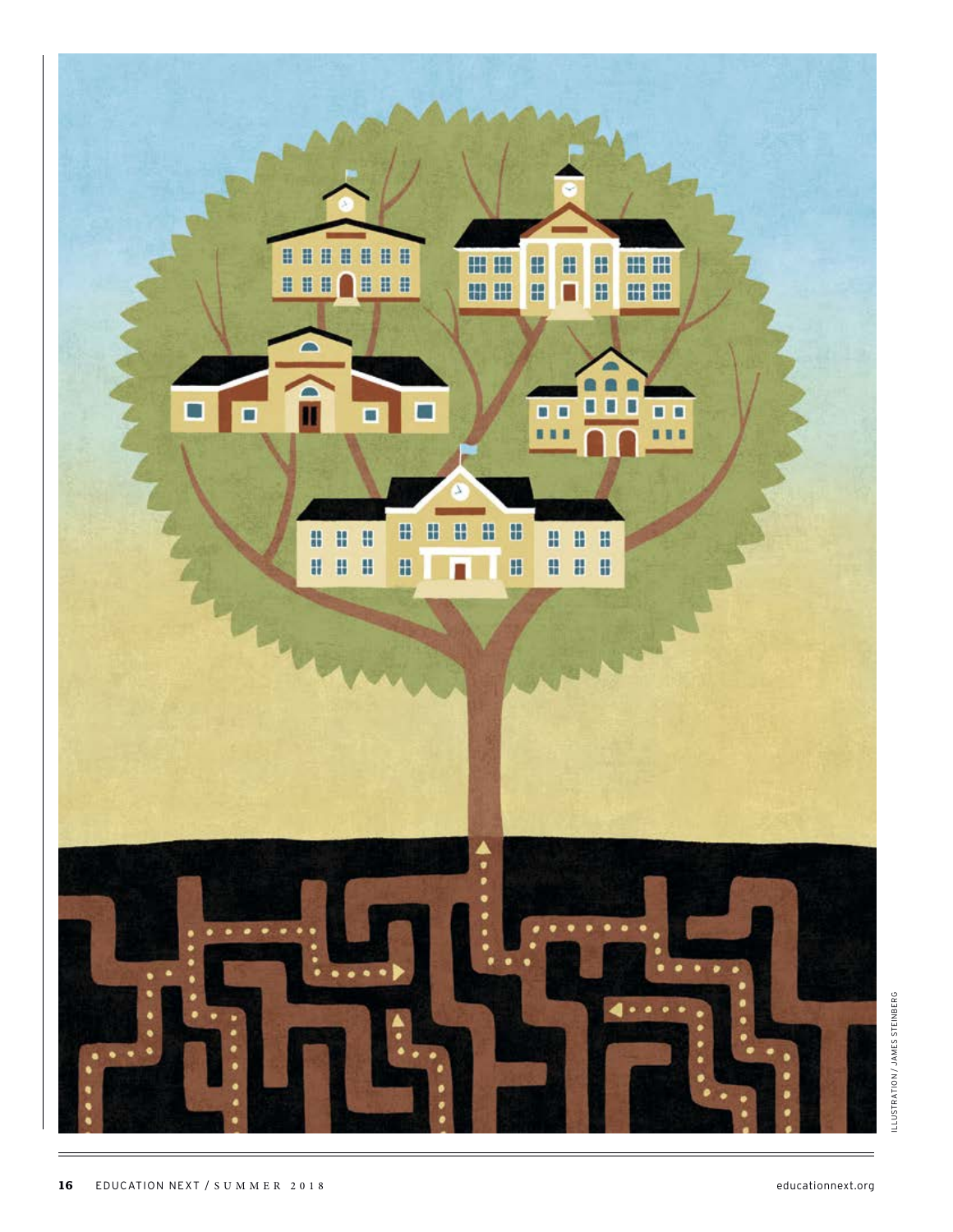**feature**

# THE ROOTS OF THE CHARTER-SCHOOL MOVEMENT STRENGTHENING

# HOW THE MOM-AND-POPS CAN HELP THE SECTOR DIVERSIFY AND GROW

**OVER THE PAST QUARTER CENTURY,** charter schools have taken firm root in the American education landscape. What started with a few Minnesota schools in the early 1990s has burgeoned into a nationwide phenomenon, with nearly 7,000 charter schools serving more than three million students in 43 states and the nation's capital.

Twenty-five years isn't a long time relative to the history of public and private schooling in the United States, but it is long enough to merit a close look at the charter-school movement today and how it compares to the one initially envisaged by many of its pioneers: an enterprise that aspired toward diversity in the populations of children served, the kinds of schools offered, the size and scale of those schools, and the background, culture, and race of the folks who ran them.

Without question, the movement has given many of the country's children schools that are now among the nation's best of any type. This is an achievement in which all charter supporters can take pride.

It would be wrong, however, to assume that the developments that have given the movement its current shape have come without costs. Every road taken leaves a fork unexplored, and the road taken to date seems incomplete, littered with unanswered and important questions.

While the charter sector is still growing, the rate of its expansion has slowed dramatically over the years. In 2001, the number of charter schools in the country rose by 26 percent, and the following year, by 19 percent. But that rate steadily fell and now languishes at an estimated 2 percent annually (see Figure 1). Student enrollment in charter schools continues to climb, but the rate of growth has slowed from more than 30 percent in 2001 to just 7 percent in 2017.

And that brings us to those unanswered questions: Can the charter-school movement grow to sufficient scale for long-term political sustainability if we continue to use "quality"—as measured by such factors as test scores—as

by DERRELL BRADFORD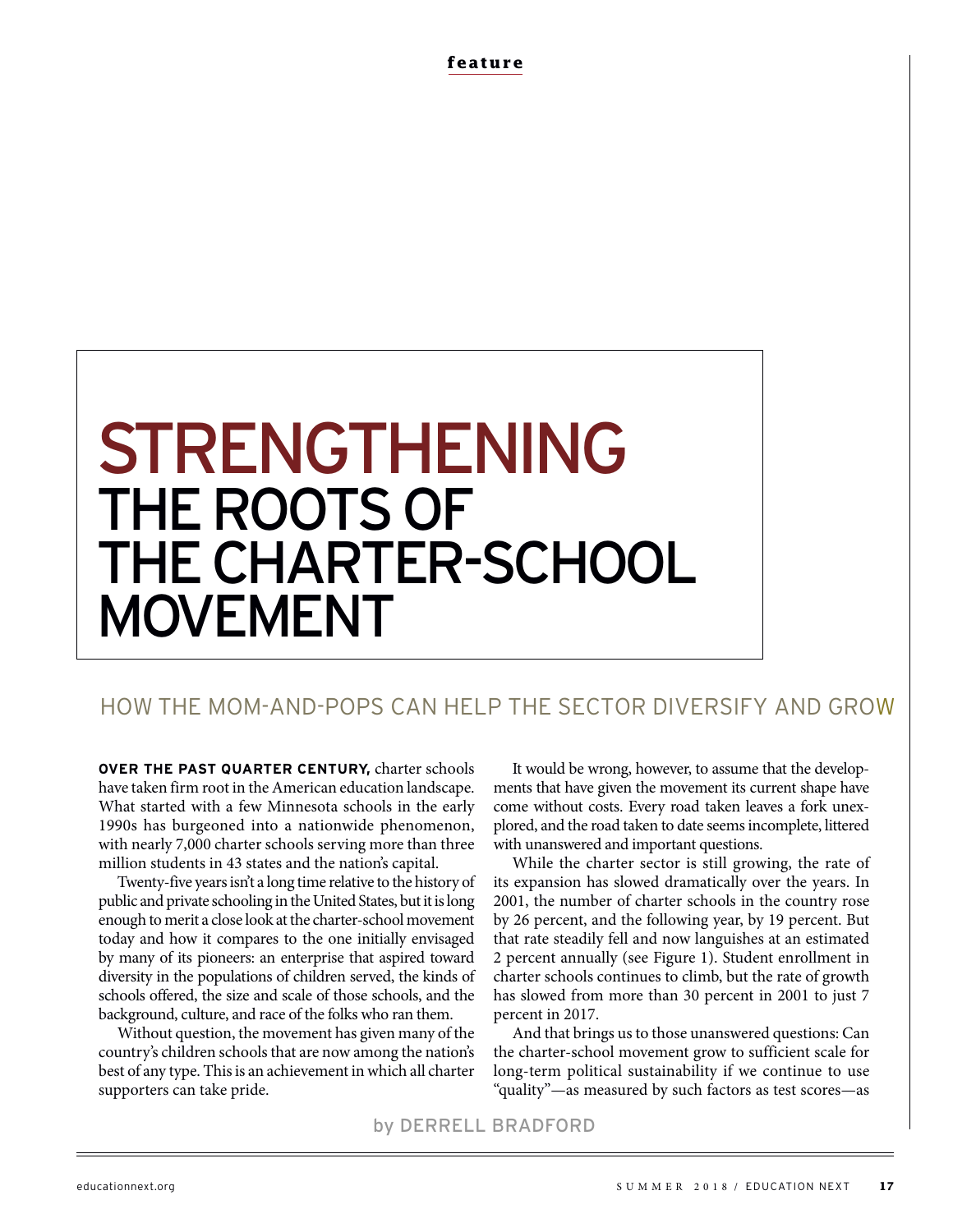the sole indicator of a successful school? What is the future role of single-site schools in that growth, given that charter management organizations (CMOs) and forprofit education management organizations (EMOs) are increasingly crowding the field? And finally, can we commit ourselves to a more inclusive and flexible approach to charter authorizing in order to diversify the schools we create and the pool of prospective leaders who run them?

In this final query, especially, we may discover whether the movement's roots will ever be deep enough to survive the political and social headwinds that have threatened the chartering tree since its first sprouting.

#### **One School, One Dream**

Howard Fuller, the lifelong civil rights activist, former Black Panther, and now staunch champion of school choice, once offered in a speech: "CMOs, EMOs . . . I'm for all them O's. But there still needs to be a space for the person who just



THE STANDALONE OR SINGLE-SITE

SCHOOL, and an environment that supports its creation and maintenance, are essential if we are to achieve a successful and responsive mix of school options for families.

**Access to Support**

If there is a recurring theme that surfaces when exploring the health and growth of the "mom-and-pops"—as many charter advocates call them—it's this: starting a school, any school, is hard work, but doing it alone comes with particularly thorny challenges.

"Starting HoLa was way harder than any of us expected," said Barbara Martinez, a founder of the Hoboken Dual Language Charter School, or HoLa, an independent charter school in Hoboken, New Jersey. "We ran into problems very early on and had to learn a lot very, very quickly." Martinez, who chairs HoLa's board and also works for the Northeast's largest charter network, Uncommon Schools, added: "When a CMO launches a new school, they bring along all of their lessons learned and they open with an already well-trained leader. At HoLa, there was no playbook."

Michele Mason, executive director of the Newark Charter School Fund, which supports charter schools

> in the city and works extensively with its single-site charters, made a similar point, noting that many mom-and-pops lack the human capital used by CMOs to manage the problems that confront any education startup. "[Prior to my arrival we were] sending in consultants to help school leaders with finance, culture, personnel, boards," Mason said. "We did a lot of early work on board development and board support. The CMOs don't have to worry about that so much."

Mason added that the depth of the talent pool for hiring staff is another advantage that CMOs enjoy over the standalones. "Every personnel problem—turnover, et cetera—is easier when you have a pipeline."

wants to start a single school in their community."

In Fuller's view, one that is shared by many charter supporters, the standalone or single-site school, and an environment that supports its creation and maintenance, are essential if we are to achieve a successful and responsive mix of school options for families.

But increasingly, single-site schools appear to suffer a higher burden of proof, as it were, to justify their existence relative to the CMOs that largely set the political and expansion strategies for the broader movement. Independent schools, when taken as a whole, still represent the majority of the country's charter schools—55 percent of them, according to the National Alliance for Public Charter Schools. But as CMOs continue to grow, that percentage is shrinking.

Examining the role that single-site schools play and how we can maintain them in the overall charter mix is not simple, but it uncovers a number of factors that contribute to the paucity—at least on the coasts—of standalone schools that are also led by people of color.

**Access to Experts**

Many large charter-school networks can also count on regular technical support and expertise from various powerhouse consultants and consulting firms that serve the education-reform sector. So, if knowledge and professional support are money, some observers believe that access to such wired-in "help" means the rich are indeed getting richer in the charter-school world.

Leslie Talbot of Talbot Consulting, an education management consulting practice in New York City, said, "About 90 percent of our charter work is with single-site schools or leaders of color at single sites looking to grow to multiple campuses. We purposely decided to focus on this universe of schools and leaders because they need unique help, and because they don't have a large CMO behind them." Talbot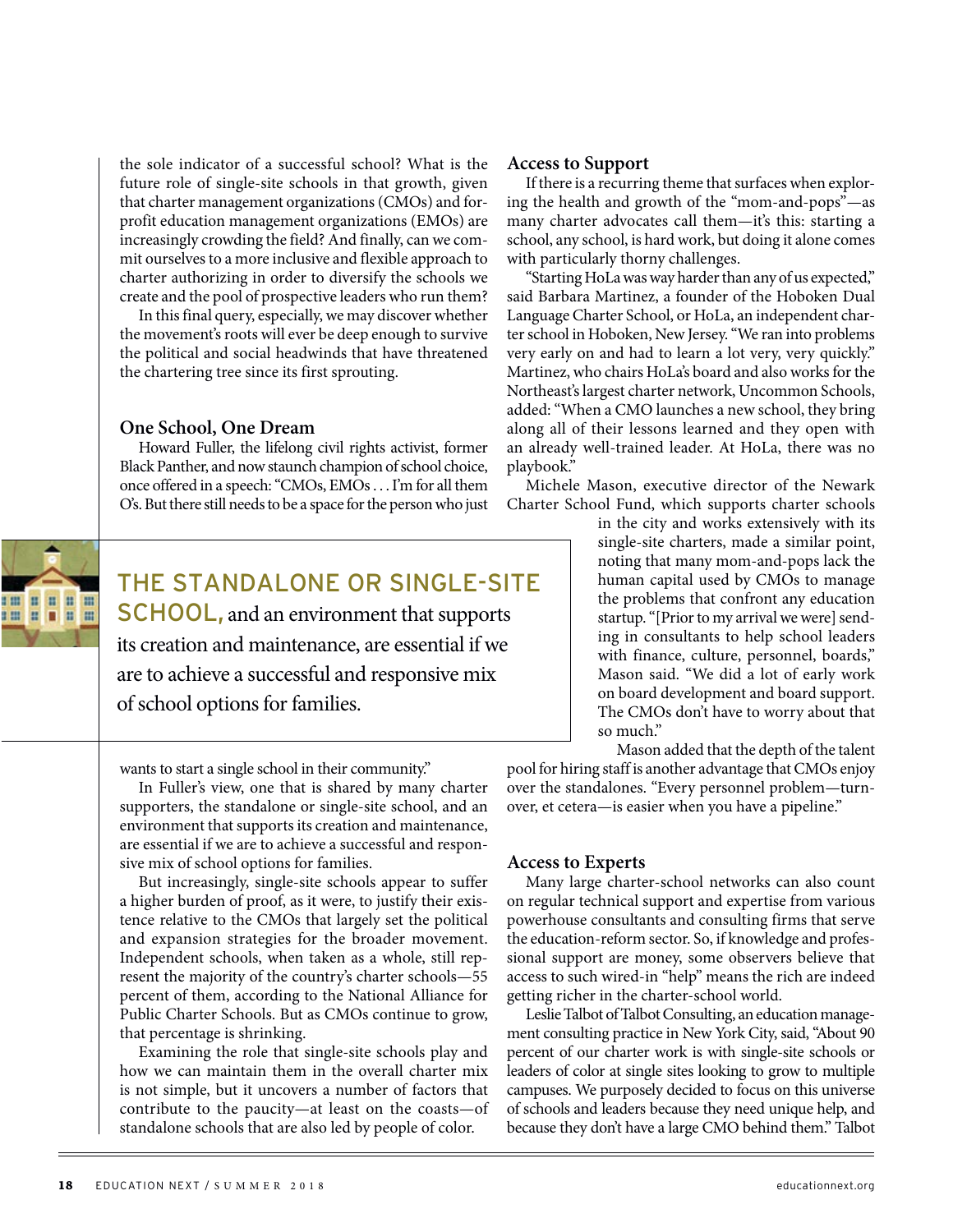# **Slowing Growth in the Charter Sector(Figure 1)**

1a) After a decade of climbing by rates as high as 6-9 percent per year, the number of charter schools in recent years has increased by only about 2 percent annually.



**Number and growth of charter schools, by school management structure**

1b) The growth rate in student enrollment at charter schools has also declined steadily since 2001.

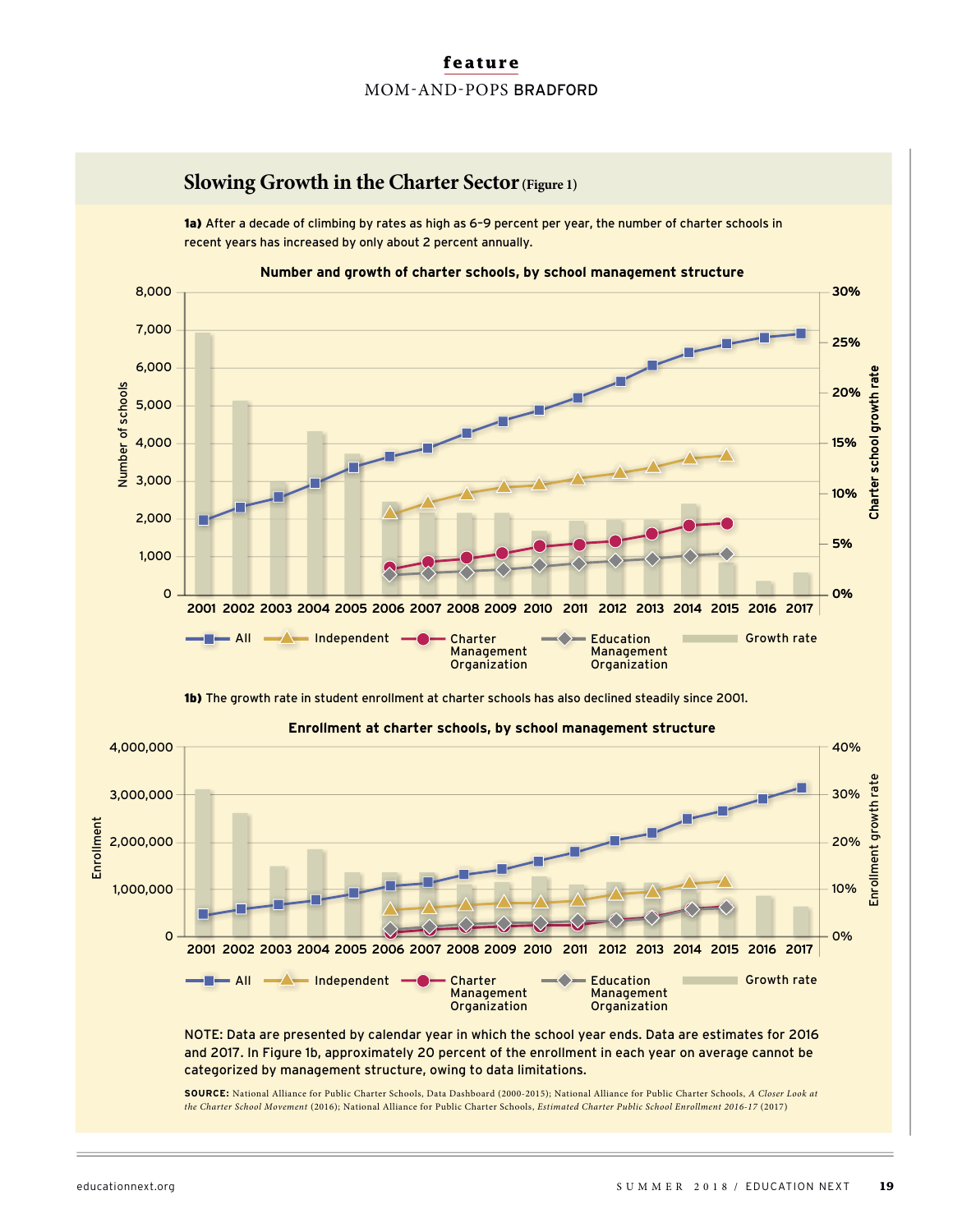is also a member of the National Charter Collaborative, an organization that "supports single-site charter-school leaders of color who invest in the hopes and dreams of students through the cultural fabric of their communities."

What are the kinds of support that might bolster a mom-and-pop's chances of success? "There are lots of growth-related strategic-planning and thought-partnering service providers in [our area of consulting]," offered Talbot. "Single-site charter leaders, especially those of color, often are isolated from these professional development opportunities, in need of help typically provided by consulting practices, and unable to access funding sources that can provide opportunities" to tap into either of those resources.

# **Likelihood of Charter Application Approval (Figure 2)**

*A study of 639 charter school applications in four states found that applications identifying an external funding source were 7 percentage points more likely to be approved than those that did not. Charter school applications that included plans to hire a management organization were 10 percentage points more likely to be approved.*



#### NOTE: The four states included in the study were Colorado, Indiana, North Carolina, and Texas.

**SOURCE:** Nicotera and Stuit, "Three Signs That a Proposed Charter School Is at Risk of Failing," Thomas B. Fordham Institute, April 2017.

#### **Connections and Capital**

The old bromide "It's who you know" certainly holds true in the entrepreneurial environment of charter startups. As with any risky and costly enterprise, the power of personal and professional relationships can open doors for school leaders. Yet these are precisely the relationships many mom-and-pop, community-focused charter founders lack. And that creates significant obstacles for prospective single-site operators.

A 2017 Thomas B. Fordham Institute report analyzed 639 charter applications that were submitted to 30 authorizers across four states, providing a glimpse of the tea leaves that charter authorizers read to determine whether or not a school should open. Authorizing is most certainly

a process of risk mitigation, as no one wants to open a "bad" school. But some of the study's findings point to distinct disadvantages for operators who aren't on the funder circuit or don't have the high-level connections commanded by the country's largest CMOs.

For instance, among applicants who identified an external funding source from which they had secured or requested a grant to support their proposed school, 28 percent of charters were approved, compared to 21 percent of those who did not identify such a source (see Figure 2).

"You see single-site schools, in particular with leaders of color, who don't have access to capital to grow," said Talbot. "It mirrors small business." Neophyte entrepreneurs, including some women of color, "just don't have access to the same financial resources to start up and expand."

Michele Mason added that the funding problem is not resolved even if the school gets authorized. "Mom-and-pops don't spend time focusing on [fundraising and networking] and they don't go out there and get the money. They're not on that circuit at all."

"Money is an issue," agreed Karega Rausch, vice president of research and evaluation at the National Association of Charter School Authorizers (NACSA). "If you look at folks who have received funding from the federal Charter Schools Program, for instance . . . those are the people getting schools off the ground. And this whole process is easier for a charter network that does not require the same level of investment as new startups."

#### **Authorizing and the Politics of Scale**

Charter-school authorizing policies differ from state to state and are perhaps the greatest determinant of when, where, and what kind of new charter schools can open—and how long they stay in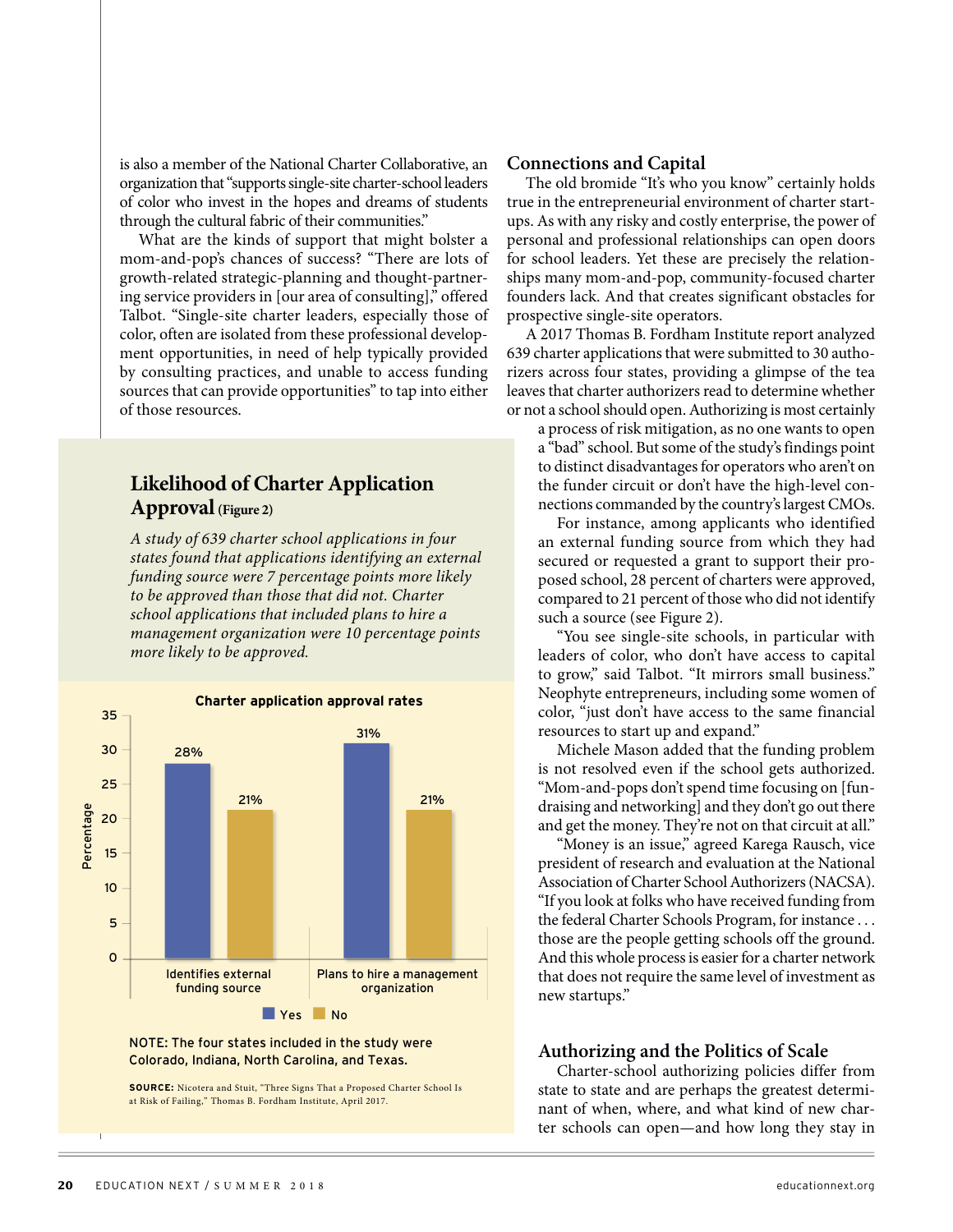business. Such policies therefore have a major impact on the number and variety of schools available and the diversity of leaders who run them.

For example, on one end of the policy spectrum lies the strict regulatory approach embodied by the NACSA authorizing frameworks; on the other end, the open and pluralistic Arizona charter law. Each approach presents very different conditions for solo charter founders, for the growth of the sector as a whole, and, by extension, for the cultivation of political constituencies that might advocate for chartering now and in the future.

Arizona's more open approach to authorizing has led to explosive growth: in 2015–16, nearly 16 percent of the state's public-school students—the highest share among all the states—attended charter schools. The approach

also earned Arizona the "Wild West" moniker among charter insiders. But as Matthew Ladner of the Charles Koch Institute argues, the state's sector has found balance—in part because of an aggressive period of school closures between 2012 and 2016—and now boasts rapidly increasing scores on the National Assessment of Educational Progress, particularly among Hispanic students (see "In Defense of Education's 'Wild West,'" *features,* Spring 2018). It has also produced such stellar college-

preparatory schools as Great Hearts Academies and BASIS Independent Schools, whose success has helped the Arizona charter movement gain political support outside of its urban centers.

"When you have Scottsdale's soccer moms on your side, your charters aren't going away," said Ladner.

NACSA's approach, conversely, is methodical and therefore tends to be slow. Its tight controls on entry into the charter space have come to typify the authorizing process in many states—and have given rise to a number of the country's best-performing schools and networks of any type, including Success Academy in New York City, Achievement First in Connecticut, Brooke Charter Schools in Boston, and the independent Capital City Public Charter School in D.C. However, some of NACSA's policy positions could be considered unfriendly to sector growth. For instance, the association recommends that the initial term of charters be for no more than five years, and that every state develop a provision requiring automatic closure of schools whose test scores fall below a minimum level. Such provisions may have the most impact on single-site, community-focused charters, which might be concentrating on priorities other than standardized test scores and whose test results might therefore lag,

at least in the first few years of operation.

Certainly, responsible oversight of charter schools is essential, and that includes the ability to close bad schools. "Despite a welcome, increasing trend of closing failing schools [over] the last five years, closing a school is still very hard," Rausch said. "Authorizers should open lots of innovative and new kinds of schools, but they also have to be able to close them if they fail kids. We can't just open, open, open. We need to make sure that when a family chooses a school there's some expectation that the school is OK."

The issue of quality is anchored in the pact between charter schools and their authorizers (and by extension, the public). Charter schools are exempt from certain rules and regulations, and in exchange for this freedom

"YOU HAVE THIS CONUNDRUM where [there are] leaders of color, with one to two schools, serving the highest-needs population, who also have the least monetary and human capital support to deal with that challenge."



and flexibility, they are expected to meet accountability guidelines and get results. Over time, authorizers have increasingly defined those results by state test scores.

By this measure, the large CMOs have come out ahead. Overall, schools run by them have produced greater gains in student learning on state assessments, in both math and reading, than their district-school counterparts, while the mom-and-pops have fared less well, achieving just a small edge over district schools in reading and virtually none in math (see Figure 3).

But some charter advocates are calling for a more nuanced definition of quality, particularly in light of the population that most standalone charters—especially those with leaders of color—plan to serve. This is a faultline issue in the movement.

"In my experience, leaders of color who are opening single sites are delivering a model that is born out of the local community," said Talbot."We've witnessed single-site charters headed by leaders of color serve large numbers of students who have high needs. Not at-risk . . . but seriously high needs—those ongoing emergent life and family conditions that come with extreme poverty," such as homelessness. "When you compound this with [a school's] lack of access to capital and support . . . you have this conundrum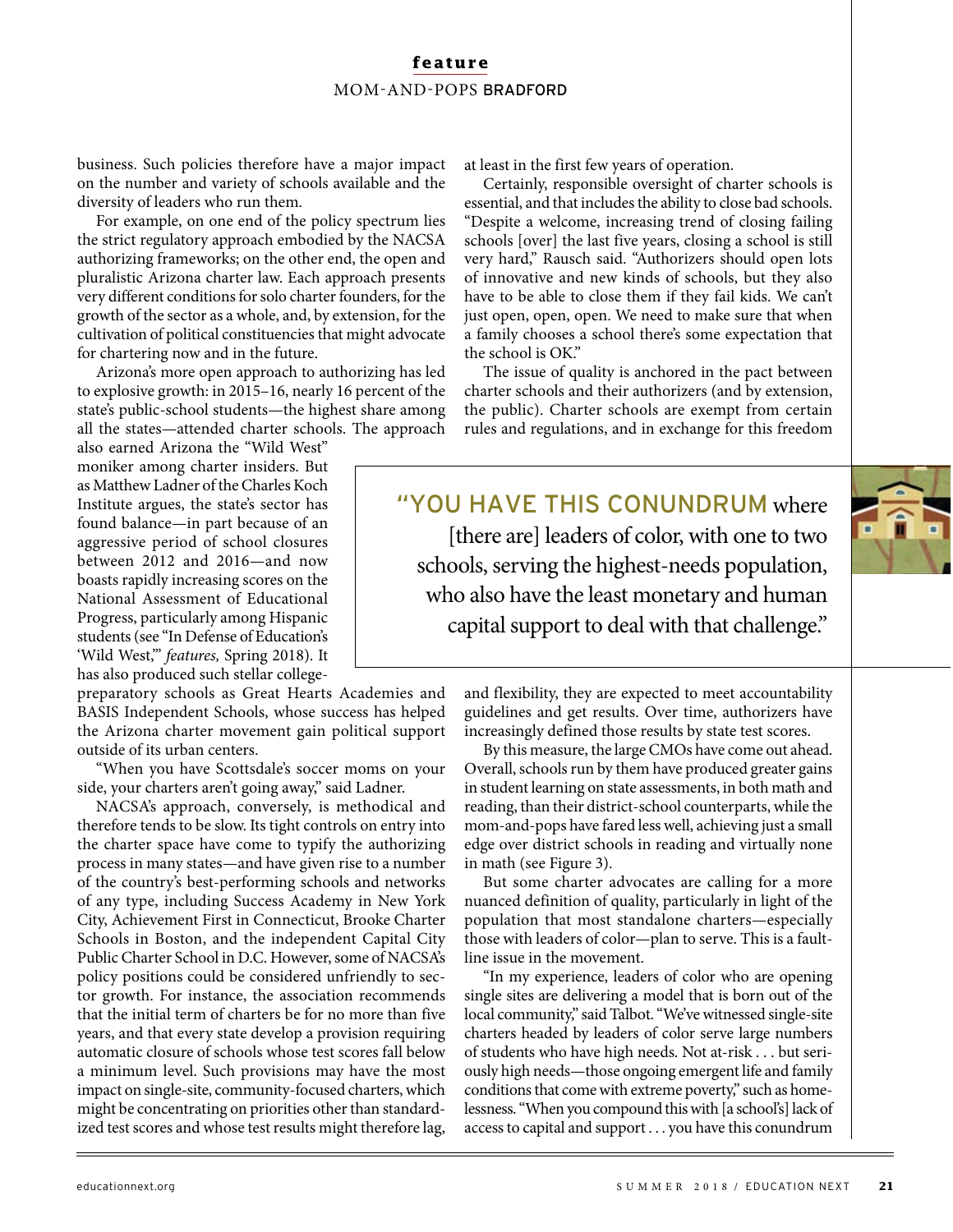

# DIVERSE LEADERSHIP IS A KEY ELEMENT if we want to catalyze both authentic community and political engagement to support the movement's future.

where you have leaders of color, with one to two schools, serving the highest-needs population, who also have the least monetary and human-capital support to deal with that challenge. And as a result, their data doesn't look very good.

# **Larger Academic Gains at Charters Operated by Charter Management Organizations** (Figure 3)

*Compared to their local peers in district schools, students attending charter schools operated by charter management organizations gain the equivalent of 17 days of learning in both math and reading. Independent charter schools produce smaller though still significant gains in reading, but have no clear effect in math.* 



**Impact of charter sector attendance on student academic growth, by school management structure**

\* Statistically significant at the 95% confidence level

\*\* Statistically significant at the 99% confidence level

NOTE: Vendor-operated schools are operated by education service providers that support multiple schools on a contracted basis but do not hold the charters for the schools they serve. The majority of vendor-operated schools are for-profit. Many vendors can be classified as for-profit education management organizations (EMOs).

**SOURCE:** Center for Research on Education Outcomes, "Charter Management Organizations 2017"

An authorizer is going to say to a school like that, 'You're not ready to expand. You might not even be able to stay open.'"

When it comes to attempting a turnaround, standalone schools are again at a disadvantage relative to the CMOs. "What happens with the mom-and-pops is that if they don't do well early—if their data doesn't look good—there's no one there to bail them out," said Mason. "They don't have anyone

to come and help with the programming. The academic supports. And if they don't have results early, then they're immediately on probation and they're climbing uphill trying to build a team, get culture and academics in place. CMOs

have all the resources to come in and intervene if they see things going awry."

Then, too, a charter school, especially an independent one, can often fill a specialized niche, focusing on the performing arts, or science, or world languages. "As an independent charter school, you have to be offering families something different, . . . and in our case it's the opportunity for kids to become fully bilingual and bi-literate," offered Barbara Martinez of HoLa. "It's not about being better or beating the district. It's about ensuring that you are not only offering a unique type of educational program, but that you also happen to be preparing kids for college and beyond. For us, [charter] autonomy and flexibility allow us to do that in a way that some districts can't or won't."

In short, the superior performance of CMO schools vis-à-vis test scores does not imply that we should only focus on growing CMO-run schools. Given the resource disadvantages that independent operators face, and the challenging populations that many serve, we would be better advised to provide these leaders with more support in several areas: building better networks of consultants who can straddle the worlds of philanthropy and community; recruiting from non-traditional sources to diversify the pool of potential leaders, in terms of both race and worldview; and allowing more time to produce tangible results. Such supports might help more mom-and-pops succeed and, in the process, help expand and diversify (in terms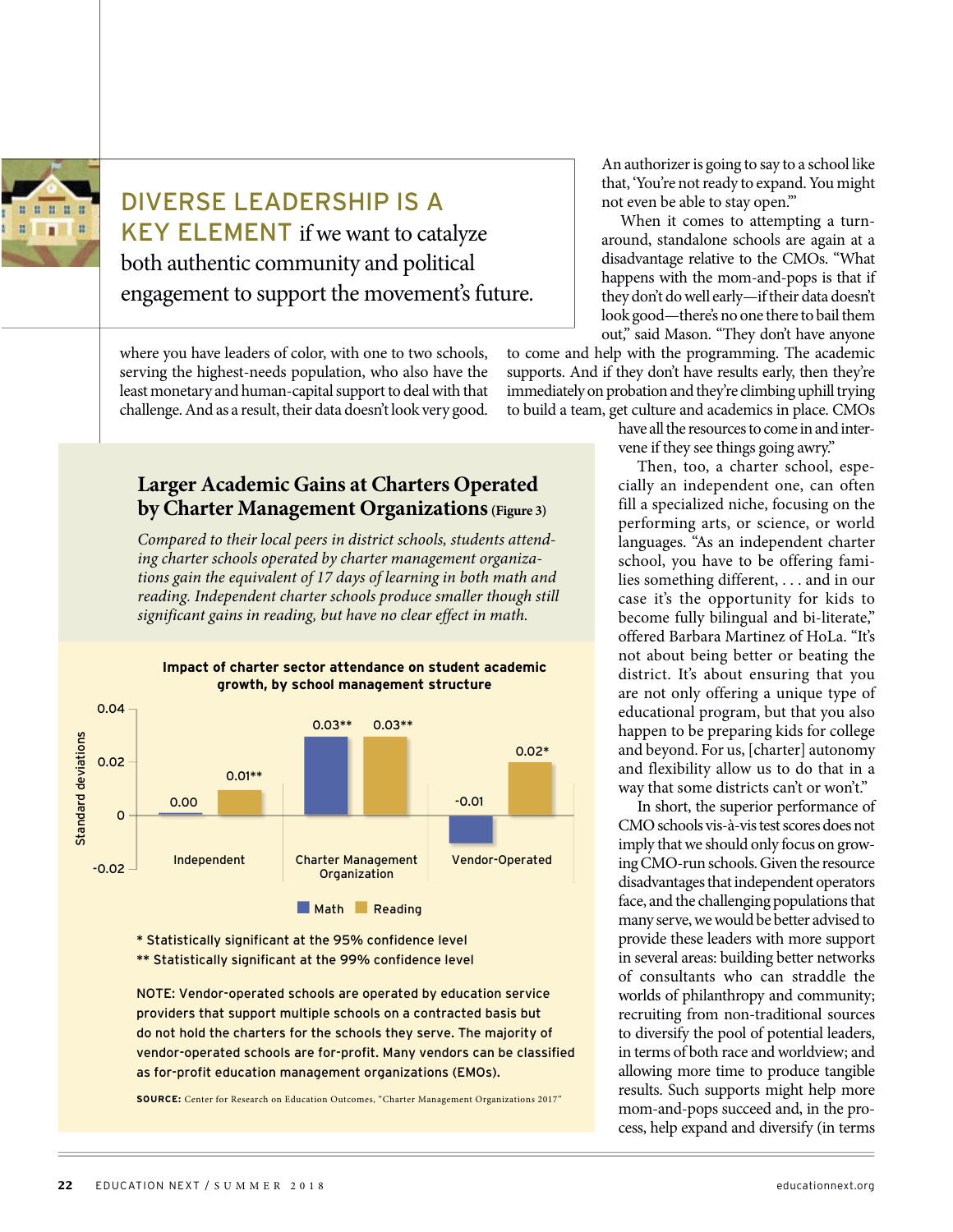of charter type and leader) the movement as a whole while advancing its political credibility.

The numbers tell the story on the subject of leadership. Charter schools serve a higher percentage of black and Hispanic students than district schools do, and while charter schools boast greater percentages of black and Hispanic principals than district schools, these charter-school leaders over-

all are far less diverse than the students they serve (see Figure 4). Though many may view charter schools primarily through the lens of performance, it seems that many of the families who choose them value community—the ability to see themselves in their schools and leaders—substantially more than we originally believed. Diverse leadership, therefore, is a key element if we want to catalyze both authentic community and political engagement to support the movement's future.

#### **More Is Better**

A schooling sector that does not grow to a critical mass will always struggle for political survival. So what issues are at play when we consider the future growth of charter schools, and what role will single sites and a greater variety of school offerings play in that strategy? There's no consensus on the answer.

A more pluralistic approach to charter creation—one that embraces more-diverse types of schools, academic offerings, and leadership and helps more independent schools get off the ground—might entail risks in terms of quality control, but it could also help the movement expand more quickly. And steady growth could in turn help the movement mount a robust defense in the face of deepening opposition from teachers unions and other anticharter actors such as the NAACP. (Last year the NAACP released a task force report on charter schools, calling for an outright moratorium on new schools for the present and significant rule changes that would effectively end future charter growth.)

Another viewpoint within the movement, though, points out that the sector is still

growing, though at a slower pace and even if there is a coincident reduction in the diversity of school types.

"We know the movement is still growing because the number of kids enrolled in charter schools is still growing," said NACSA's Rausch. "It's just not growing at the same clip it used to, despite the fact that authorizers are approving the same percentage of applications." He also noted that certain types of growth might go untallied: the addition of seats at an existing school, for instance, or the opening of a new campus to serve more students.

Rausch notes that one factor hampering sector-wide growth is a shrinking supply of prospective operators, single-site or otherwise. "We've seen a decline overall in the

## **School Leaders Less Diverse Than Students across Sectors (Figure 4)**

*Charter school principals are more diverse than principals of district schools, but they are far less diverse than the students they serve.*



**SOURCE:** Data for principals from U.S. Department of Education, "Characteristics of Public Elementary and Secondary School Principals in the United States," August 2017; data for students from the National Center on Education Statistics, Digest of Education Statistics

number of applications that authorizers receive," he said. "What we need are more applications and more people that are interested in starting new single sites, or more single sites that want to grow into networks. But I'm also not sure there is the same level of intentional cultivation to get people to do this work [anymore]. I wonder if there is the same kind